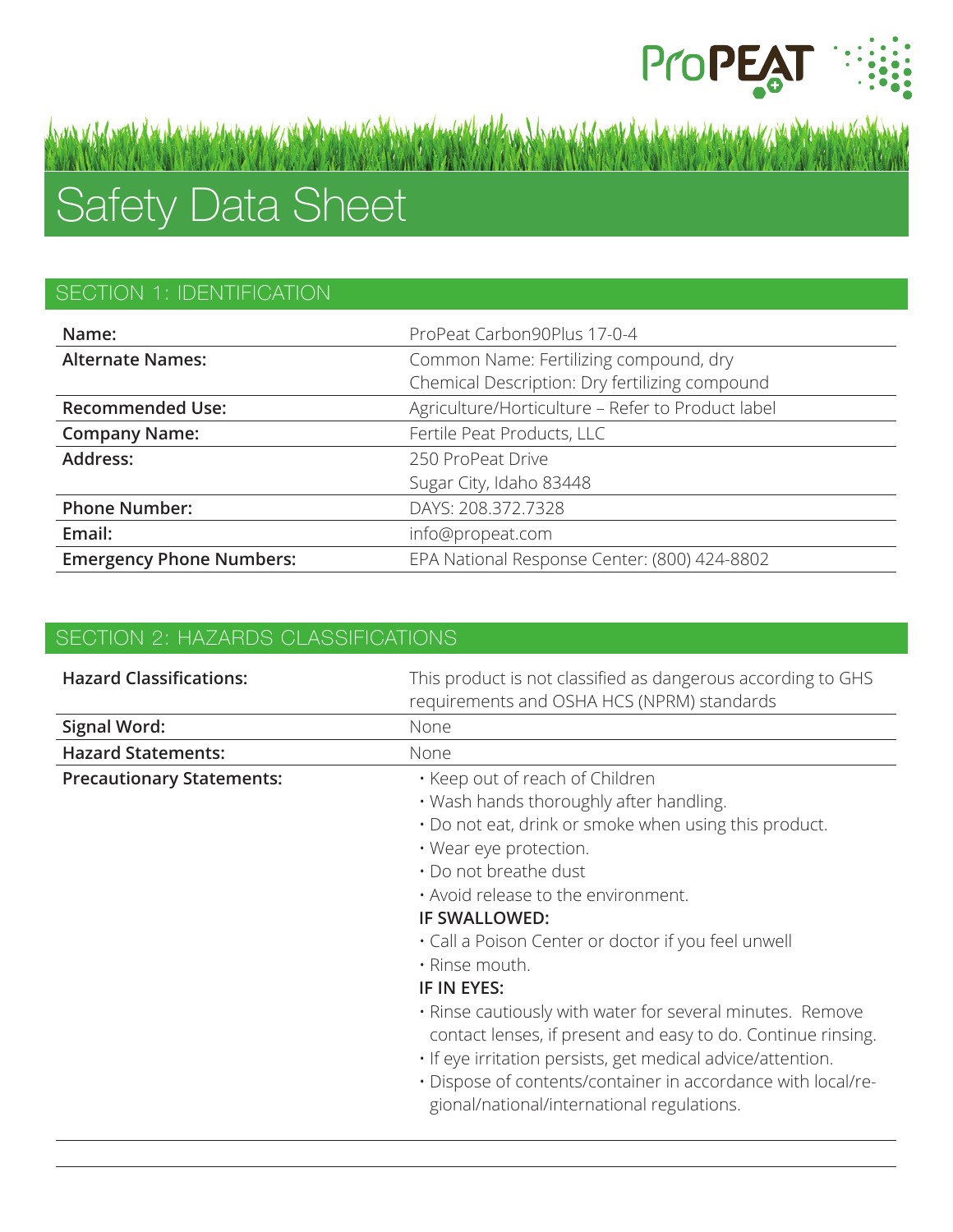

# SECTION 3: COMPOSITION / INFORMATION ON INGREDIENTS

| <b>Chemical Ingredients</b> | Percentage (%) by Weight |
|-----------------------------|--------------------------|
| Potassium Chloride          | $5 - 510$                |
| Ammonium Sulfate            | $5 - 20*$                |
| Calcium Sulfate             | $5 - 510*$               |

\*Specific chemical identity and/or percentage of composition has been withheld as a trade secret.

| <b>SECTION 4: FIRST AID MEASURES</b>                                          |                                                                                                                                                                                                                                           |  |
|-------------------------------------------------------------------------------|-------------------------------------------------------------------------------------------------------------------------------------------------------------------------------------------------------------------------------------------|--|
| Eyes:                                                                         | Rinse cautiously with water for several minutes. Remove contact lenses, if<br>present and easy to do. Continue rinsing. If eye irritation persists, get medi-<br>cal advice/attention.                                                    |  |
| Skin:                                                                         | Remove contaminated clothing. Wash skin thoroughly with soap and wa-<br>ter or use a recognized skin cleanser. If skin irritation occurs, get medical<br>advice/attention.                                                                |  |
| Inhalation:                                                                   | Remove to fresh air, keep patient warm and at rest. If breathing is irregular<br>or stopped, give artificial respiration. If unconscious place in the recovery<br>position and obtain immediate medical attention. Give nothing by mouth. |  |
| Ingestion:                                                                    | If conscious and alert, drink water or milk to dilute, then induce vomiting.<br>Call a physician or Poison Control Center immediately.                                                                                                    |  |
| Most important symptoms /<br>effects, acute and delayed:                      | Symptoms may include stinging, tearing, redness, swelling, and blurred<br>vision.                                                                                                                                                         |  |
| Indication of immediate<br>medical attention and<br>special treatment needed: | Provide general supportive measures and treat symptomatically. Keep vic-<br>tim warm. Keep victim under observation. Symptoms may be delayed.                                                                                             |  |
| <b>General information:</b>                                                   | In all cases of doubt, or when symptoms persist, seek medical attention.<br>Never give anything by mouth to an unconscious person.                                                                                                        |  |

# SECTION 5: FIRE FIGHTING MEASURES

| Extinguishing media      | Water fog, foam, dry chemical, carbon dioxide (CO2). Do not use water jet<br>as an extinguisher as this will spread the fire. |
|--------------------------|-------------------------------------------------------------------------------------------------------------------------------|
|                          | <b>Special hazards arising from</b> Hazardous decomposition: Thermal degradation at high temperatures                         |
| the substance or mixture | above 575° C (1067° F) may produce sulfur trioxide.                                                                           |
| Advice for fire-fighters | Wear positive pressure, self-contained breathing apparatus and goggles.                                                       |
|                          | Contain any liquid runoff.                                                                                                    |
|                          | Unusual Fire and Explosion Hazards: None known.                                                                               |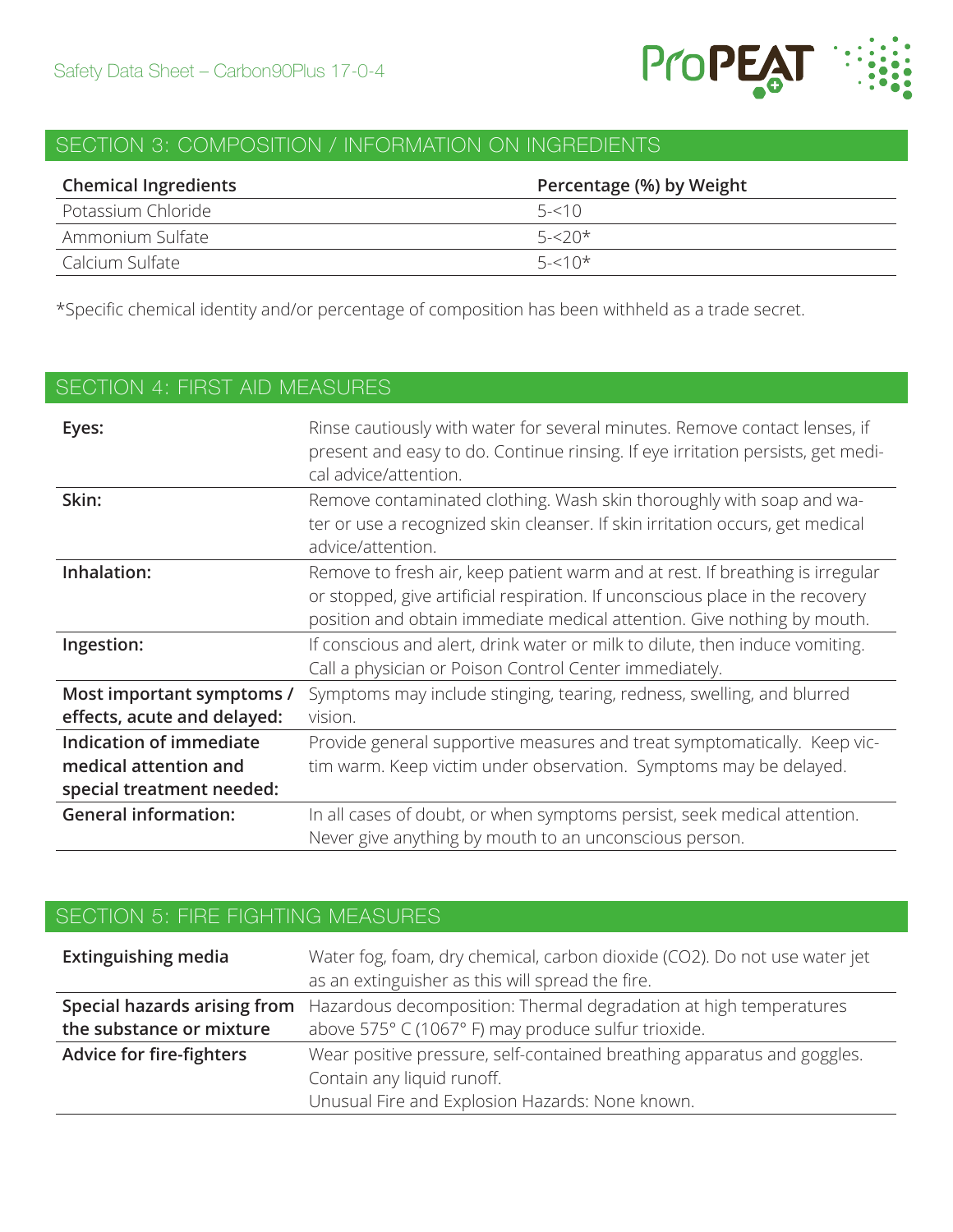

# SECTION 6: ACCIDENTAL RELEASE MEASURES

| Personal precautions,<br>protective equipment and<br>emergency procedures | Put on appropriate personal protective equipment (see section 8). Use<br>good personal hygiene practices. Wash hands before eating, drinking,<br>smoking or using toilet. Promptly remove soiled clothing and wash thor-<br>oughly before reuse. |
|---------------------------------------------------------------------------|--------------------------------------------------------------------------------------------------------------------------------------------------------------------------------------------------------------------------------------------------|
| <b>Environmental precautions</b>                                          | Do not allow spills to enter drains or waterways.                                                                                                                                                                                                |
|                                                                           | Prevent product spillage from entering drinking water supplies or streams.                                                                                                                                                                       |
| Methods and material for                                                  | Collect liquid or absorb onto absorbent material and package for disposal.                                                                                                                                                                       |
| containment and cleaning                                                  | After removal of spilled product, flush contaminated area thoroughly with                                                                                                                                                                        |
| up                                                                        | water. Do not return spills to original containers for re-use.                                                                                                                                                                                   |

#### SECTION 7: HANDLING AND STORAGE

| Precautions for safe handling                                             | Transfer products using chemical-resistant plastic or stainless steel tanks,<br>pumps, valves, etc. Wear the appropriate personal protective equipment<br>when handling this product. Avoid contact with eyes, skin and clothing.<br>Avoid inhalation of spray mists. Wash thoroughly with water after handling. |
|---------------------------------------------------------------------------|------------------------------------------------------------------------------------------------------------------------------------------------------------------------------------------------------------------------------------------------------------------------------------------------------------------|
| <b>Conditions for safe</b><br>storage, including any<br>incompatibilities | Handle containers carefully to prevent damage and spillage. Incompatible<br>materials: Contact with brass or strong oxidizing agents.<br>Store in plastic or stainless steel container in a cool, well-ventilated, dry<br>place at temperatures above 40° F. Keep container tightly closed. Do not               |
|                                                                           | store in contact with brass. Do not store near food or feeds. Do not stack<br>pallets more than two high. Keep out of reach of children.                                                                                                                                                                         |

## SECTION 8: EXPOSURE CONTROLS / PERSONAL PROTECTION

| Control parameters (None)    |                                                                                                                                                               |
|------------------------------|---------------------------------------------------------------------------------------------------------------------------------------------------------------|
| <b>Exposure controls</b>     |                                                                                                                                                               |
| <b>Eye Protection:</b>       | Chemical dust goggles or full-face shield to prevent eye contact. As a general                                                                                |
|                              | rule, do not wear contact lenses when handling.                                                                                                               |
| <b>Skin Protection:</b>      | Impervious gloves and clothes.                                                                                                                                |
| Respiratory                  | If workers are exposed to concentrations above the exposure limit they must use                                                                               |
| Protection:                  | the appropriate, certified respirators.                                                                                                                       |
| <b>Engineering Controls:</b> | Provide adequate ventilation. Where reasonably practicable this should be<br>achieved by the use of local exhaust ventilation and good general extraction. If |
|                              | these are not sufficient to maintain concentrations of particulates and any vapor                                                                             |
|                              | below occupational exposure limits suitable respiratory protection must be worn.                                                                              |
| <b>Other Work Practices:</b> | Use good personal hygiene practices. Wash hands before eating, drinking, smoking                                                                              |
|                              | or using toilet. Promptly remove soiled clothing and wash thoroughly before reuse.                                                                            |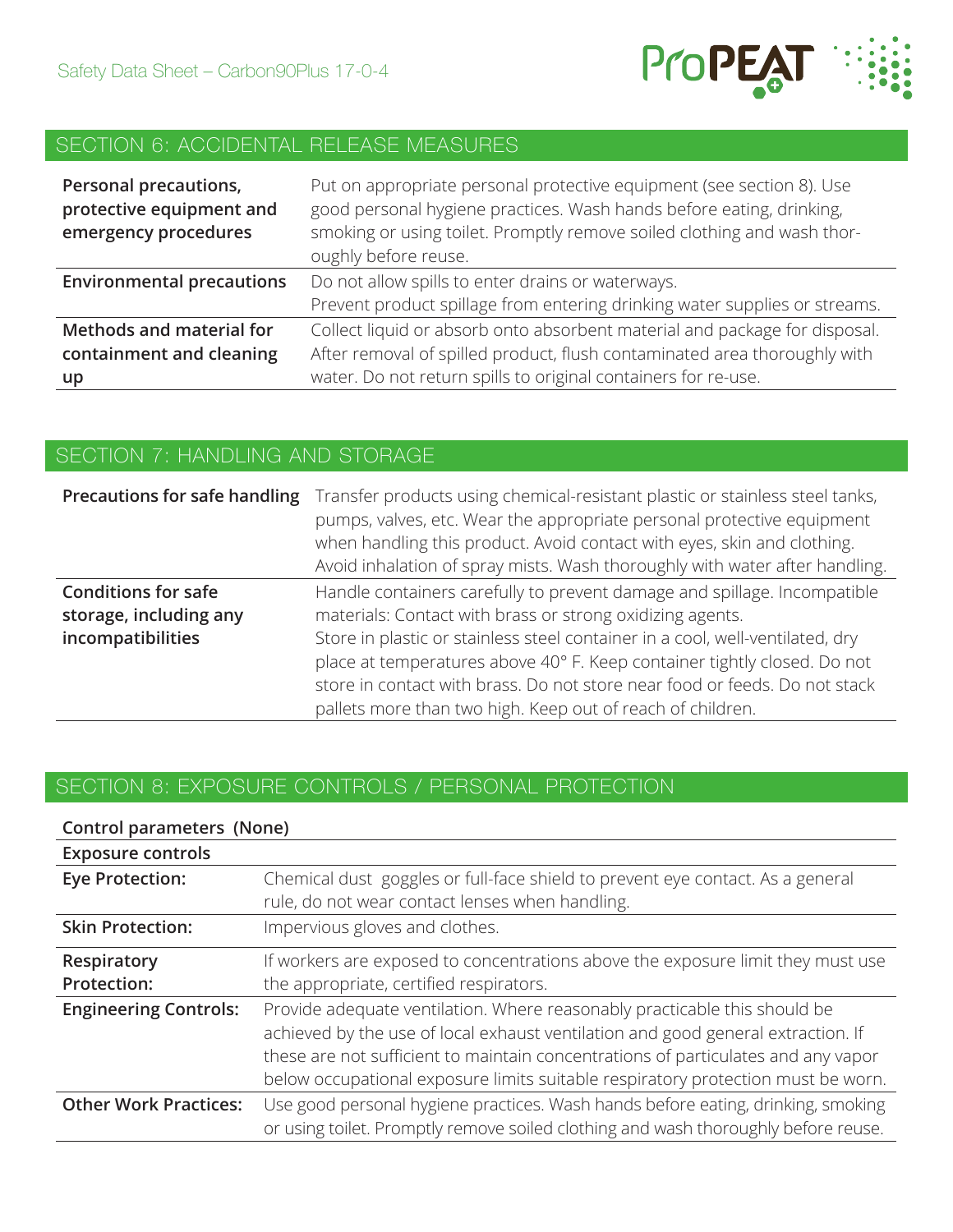

# SECTION 9: PHYSICAL AND CHEMICAL PROPERTIES

| Appearance:                                     | Dark Brown     |
|-------------------------------------------------|----------------|
| Odor:                                           | Slight sulfur  |
| Odor threshold:                                 | Not available  |
| pH:                                             | Not available  |
| Melting point / freezing point:                 | Not available  |
| Initial boiling point and boiling range:        | Not available  |
| <b>Flash Point:</b>                             | Not available  |
| Evaporation rate (Ether = 1):                   | Not available  |
| Flammability (solid, gas):                      | Noncombustible |
| Upper/lower flammability or explosive limits    |                |
| Lower Explosive Limit:                          | Not available  |
| <b>Upper Explosive Limit:</b>                   | Not available  |
| Vapor pressure (Pa)                             | Not available  |
| <b>Vapor Density</b>                            | Not available  |
| <b>Relative Density</b>                         | Not available  |
| <b>Specific Gravity</b>                         | Not available  |
| <b>Solubility in Water</b>                      | Not available  |
| Partition coefficient n-octanol/water (Log Kow) | Not available  |
| <b>Auto-ignition temperature</b>                | Not available  |
| <b>Decomposition temperature</b>                | Not available  |
| <b>Viscosity (cSt)</b>                          | Not available  |
| <b>Other information:</b>                       |                |
| <b>Percent volatile</b>                         | 0% estimated   |
| pH in aqueous solution                          | Not available  |
| Pounds per cubic foot                           |                |

# SECTION 10: STABILITY AND REACTIVITY

| <b>Reactivity:</b>                         | Stable and non-reactive under normal conditions of<br>use, storage and transport.               |
|--------------------------------------------|-------------------------------------------------------------------------------------------------|
| <b>Chemical stability:</b>                 | Stable under normal circumstances.                                                              |
| <b>Possibility of hazardous reactions:</b> | Hazardous polymerization will not occur.                                                        |
| <b>Conditions to avoid:</b>                | Avoid contact with incompatible materials.                                                      |
| Incompatible materials:                    | Contact with brass or strong oxidizing agents.                                                  |
| <b>Hazardous decomposition products:</b>   | Thermal degradation at high temperatures above<br>575° C (1067° F) may produce sulfur trioxide. |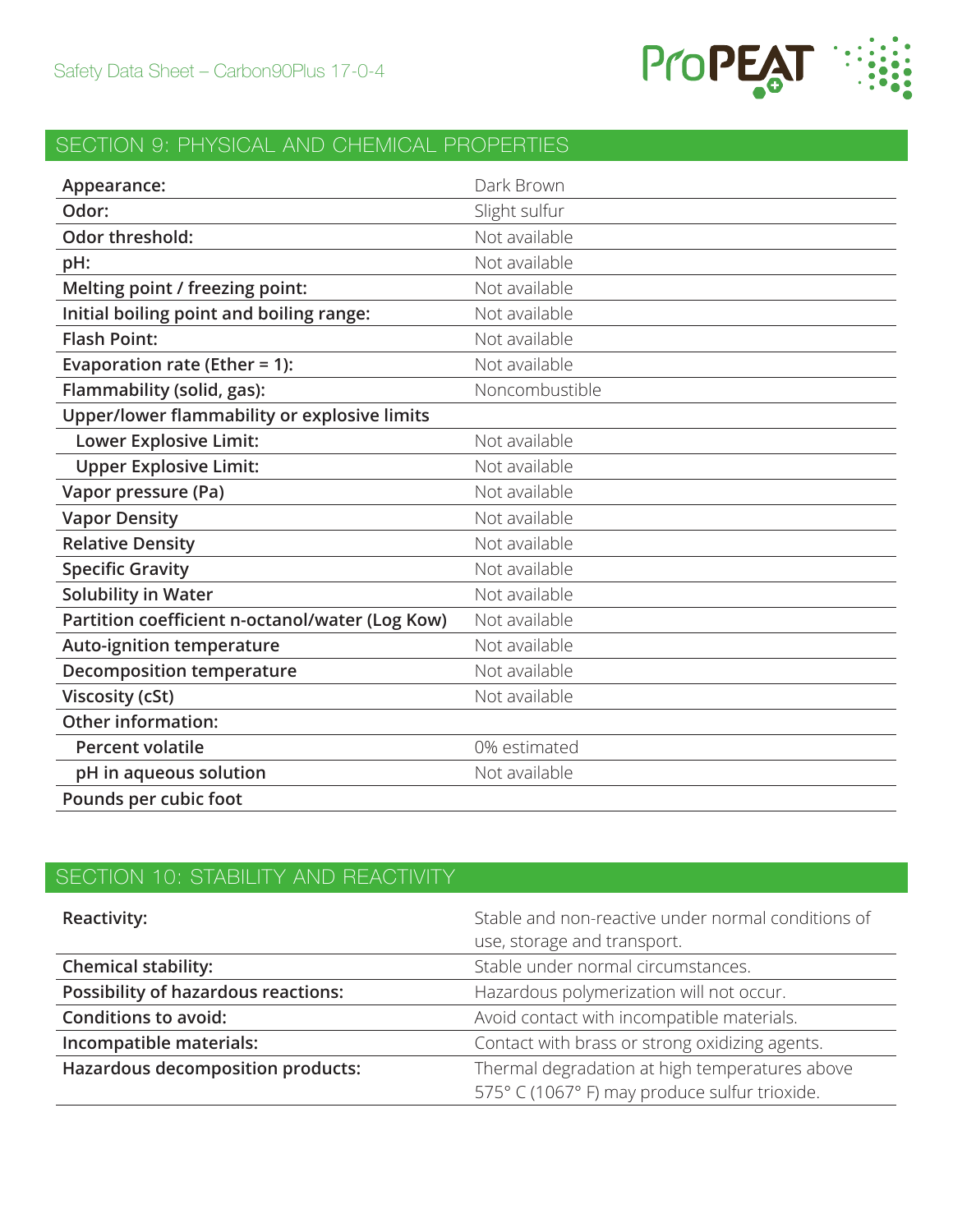

#### SECTION 11: TOXICOLOGICAL INFORMATION

#### **ProPEAT Carbon90Plus 17-0-4 (CAS Mixture)**

| <b>Acute Toxicity/Irritation Studies:</b> | Acute Oral LD50 (rat): >5000 mg/kg                                  |
|-------------------------------------------|---------------------------------------------------------------------|
|                                           | Acute Dermal LD50 (rat): >5000 mg/kg                                |
|                                           | Acute Inhalation LC50 (rat): >0.5 mg/l (4 HR)                       |
| <b>Skin corrosion/irritation:</b>         | Prolonged skin contact may cause temporary irritation.              |
| Eye irritation:                           | Causes mild eye irritation.                                         |
| <b>Respiratory sensitization:</b>         | Not available                                                       |
| <b>Skin Sensitization:</b>                | This product is not expected to cause skin sensitization.           |
| <b>Sub chronic Effects:</b>               | None known.                                                         |
| <b>Chronic Effects:</b>                   | Prolonged inhalation may be harmful.                                |
| <b>Germ Cell Mutagenicity:</b>            | No data available to indicate product or any components present at  |
|                                           | greater than 0.1% are mutagenic or genotoxic.                       |
| Carcinogenicity:                          | This product is not considered to be a carcinogen by IARC, ACGIH,   |
|                                           | NTP, or OSHA.                                                       |
| <b>Reproductive Toxicity:</b>             | This product is not expected to cause reproductive or developmental |
|                                           | effects.                                                            |
| <b>STOT-single exposure:</b>              | Not classified.                                                     |
| <b>STOT-repeated exposure:</b>            | May cause damage to organs through prolonged or repeated exposure.  |
| <b>Aspiration Hazard:</b>                 | Not available.                                                      |

### SECTION 12: ECOLOGICAL INFORMATION

| <b>Aquatic Ecotoxicity for ProPEAT Carbon90Plus 17-0-4</b> |                                                                    |
|------------------------------------------------------------|--------------------------------------------------------------------|
| 96 hr LC50 fish, mg/l                                      | Not available                                                      |
| 8 hr EC50 crustacea, mg/l                                  | Not available                                                      |
| ErC50 algae, mg/l                                          | Not available                                                      |
| Persistence and degradability:                             | No data is available on the degradability of this product.         |
| <b>Bioaccumulative potential:</b>                          | Not available.                                                     |
| Mobility in soil:                                          | No data available.                                                 |
| Other adverse effects:                                     | No other adverse environmental effects are expected from this com- |
|                                                            | pound.                                                             |

#### SECTION 13: DISPOSAL CONSIDERATIONS

**Waste treatment methods** Observe all federal, state and local regulations when disposing of this substance.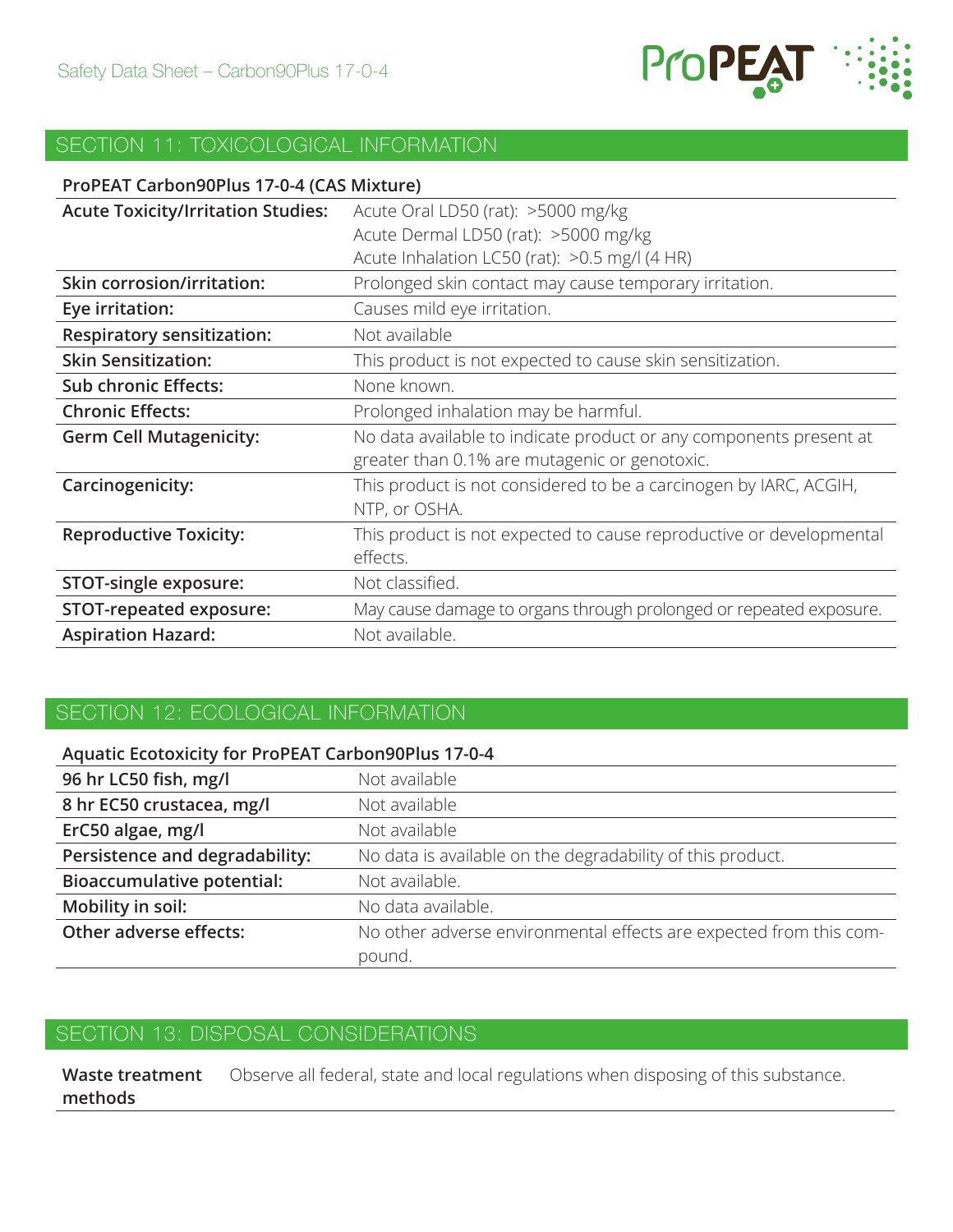

#### SECTION 14: TRANSPORT REGULATIONS

| DOT CLASSIFICATION:                  | Not regulated in domestic (USA ground) transportation. |
|--------------------------------------|--------------------------------------------------------|
| U.S. Surface Freight Classification: | FERTILIZING COMPOUNDS (MANUFACTURED FERTILIZERS), NOI; |
|                                      | DRY (NMFC 68140, SUB 5; CLASS 50                       |

#### SECTION 15: REGULATORY INFORMATION

| <b>Regulatory Overview:</b>                     | The regulatory data in Section 15 is not intended to be   |
|-------------------------------------------------|-----------------------------------------------------------|
|                                                 | all-inclusive, only selected regulations are represented. |
| <b>Toxic Substance Control Act (TSCA):</b>      | All components of this material are either listed or      |
|                                                 | exempt from listing on the TSCA inventory.                |
| <b>CERCLA Hazardous Substance List:</b>         | None                                                      |
| <b>SARA 304 Emergency release notification:</b> | Not regulated.                                            |
| <b>OSHA Specifically Regulated Substances:</b>  | Not listed.                                               |
| <b>Superfund Amendments and Reauthorization</b> | Immediate Hazard - Yes                                    |
| Act of 1986 (SARA) Hazard categories:           | Delayed Hazard - Yes                                      |
|                                                 | Fire Hazard - No                                          |
|                                                 | Pressure Hazard - No                                      |
|                                                 | Reactivity Hazard - No                                    |
| <b>SARA 302 Extremely hazardous substance:</b>  | Not listed.                                               |
| SARA 311/312 Hazardous chemical:                | <b>No</b>                                                 |
| SARA 313 (TRI reporting)                        |                                                           |
| Other federal regulations                       |                                                           |
| Clean Air Act (CAA) Section 112 Hazardous Air   | None                                                      |
| <b>Pollutants (HAPs) List:</b>                  |                                                           |
| <b>US State Right-To-Know:</b>                  | None                                                      |
| <b>US. California Proposition 65</b>            | WARNING: This product contains a chemical known to        |
|                                                 | the State of California to cause cancer and birth de-     |
|                                                 | fects or other reproductive harm.                         |

#### SECTION 16: OTHER INFORMATION

SDS Issue Date: July 11, 2016 Last Revision Date: October 30, 2017

The information and recommendations contained herein are based upon data believed to be correct. However, no guarantee or warranty of any kind, expressed or implied, is made with respect to the information contained herein. We accept no responsibility and disclaim all liability for any harmful effects which may be caused by exposure to our products. Customers/users of this product must comply with all applicable health and safety laws, regulations, and orders.